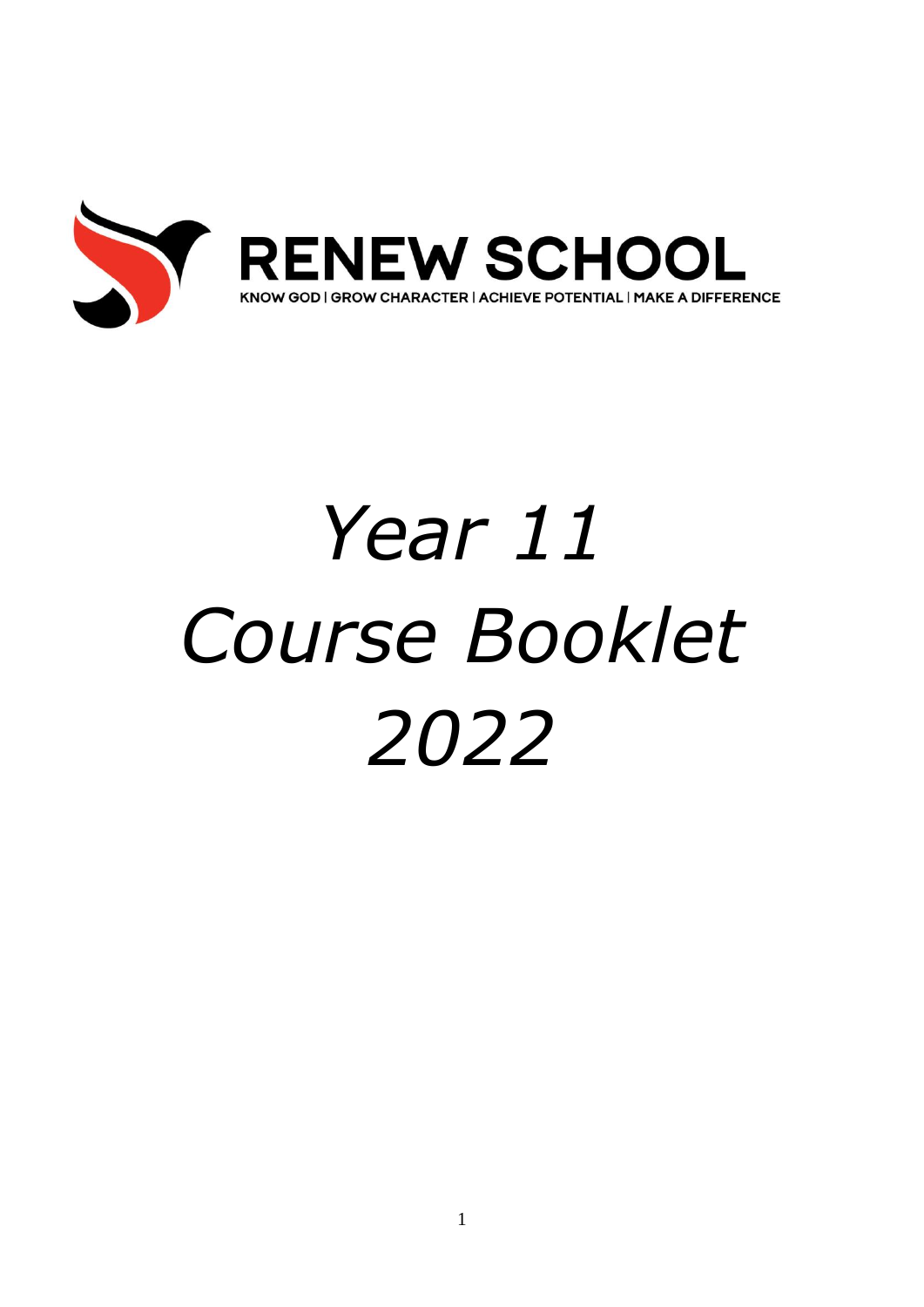# **Introduction**

Dear Parents and Students

This booklet is to assist you to make subject choices for 2021. It is important to read the introductory sections before filling out the subject choices on the option sheets.

Some courses require prior study to prepare students for that course. If parents have any questions, please feel free to come in and discuss these with Mr Harris.

# **Choosing Options**

There are several considerations when choosing the options for any students.

- ➢ *Abilities. God has placed in each person gifts and abilities (1 Peter 4:10). None of us have been left out. One of the main reasons for those gifts and abilities is that we may more effectively fulfil His purpose concerning us here on the Earth.*
- ➢ *Interests. Interests can often be a trigger also to help determine our direction. If we have a strong interest in an area, we are more likely to do well in it. However, decisions based on interests need to be on the basis of genuine interest, not whether we like a particular teacher, or our friends are doing that subject.*
- ➢ *Occupation Choice. God has already set a plan out for our lives (Jeremiah 29:11). Sometimes we have a clear indication of what God wants us to do and sometimes we don't. Students can discuss this with the Careers Advisor. If a student doesn't have a clear indication of what God wants them to do, then they should try to keep the options open by not specialising too soon.*
- ➢ *Class Based subject. The advantage of having teacher led learning cannot be over emphasised; and this should influence student choice of subjects. Working on a subject through Te Kura can prove to be harder than many students anticipate.*
- ➢ *Training for employment. The subjects available at school are not designed to be 'job training'. You will get this in your post school years on the job or in tertiary training*

The courses that are available to students are outlined in this booklet are for Year 11 students only. A flowchart of subjects is given so parents and students may see where courses lead and recommended pre-requisite courses.

Once parents and students have some indication of option choices, then carefully indicate all the subjects that you are interested in.

Once choices have been made, **fill out the option choice sheet** and return it to your form teacher.

Please Note the following:

- $\triangleright$  If there is an option that you would like to do that is not listed in the booklet, please come and talk to Mr Harris about it.
- ➢ Parents/students should not fear making wrong option choices. We serve a big God who is able to turn all things to good (Romans 8:28). Further, He has the power to open and close doors concerning your future. If He has destined for us to do something and we are walking close to Him, then He will make it happen (Revelation 3:7).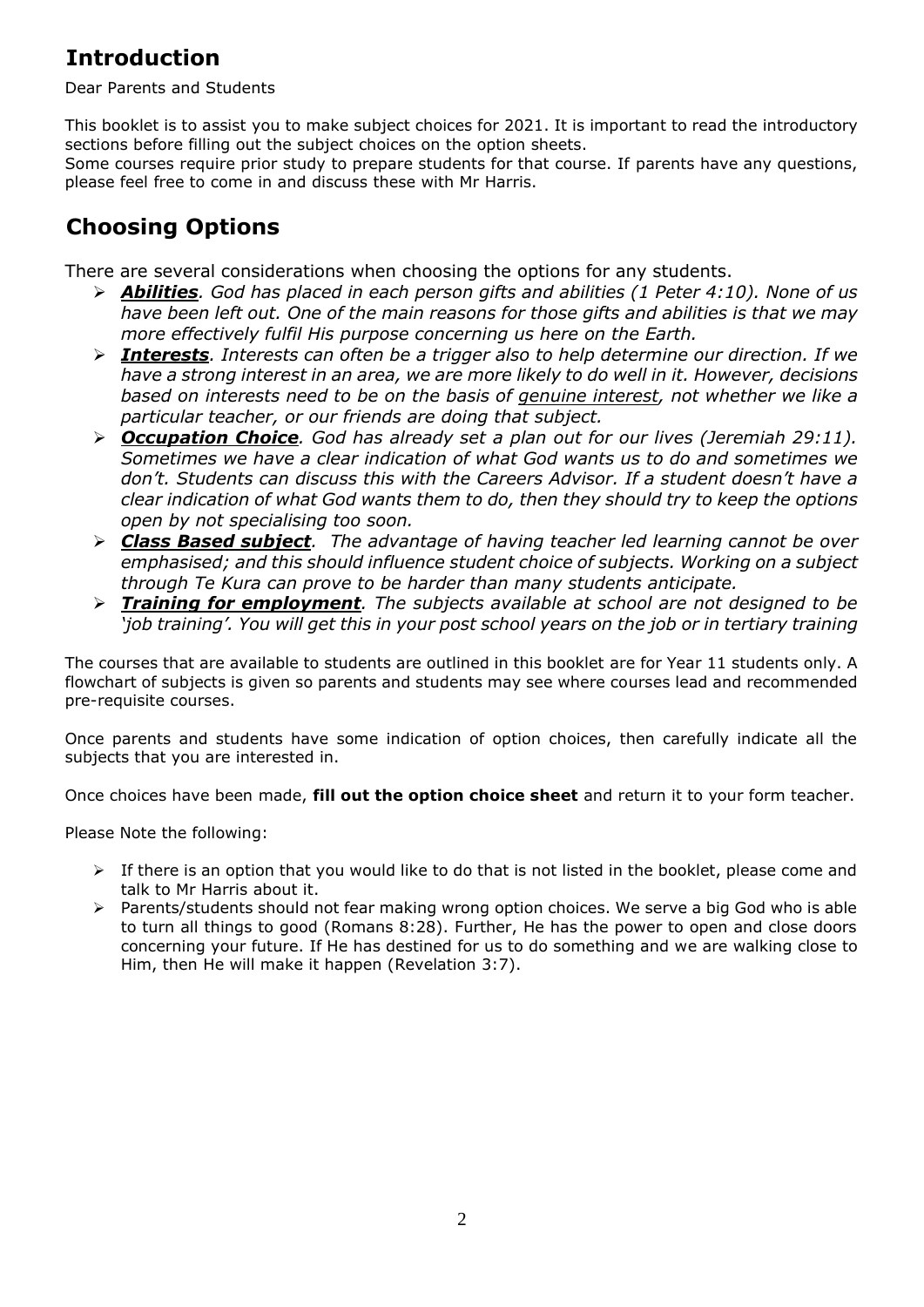# **Year 11, NCEA Level 1**

Senior secondary students can start to gain **NCEA** nationally recognised academic qualifications. Individual subjects are divided up into **Achievement Standards**. For each standard, a student gains **credits** depending largely upon the amount of work to study to meet the standard. Some standards are assessed **internally** (by the school or outside provider contracted to the school); others are assessed **externally** by NZQA.

The standards are designated a **Level** depending on the difficulty level of study in that particular study. They can be **Level 1 (at Y11)**; Level 2 (at Y12) and Level 3 at Y13.

The school does allow scope for multi-levelling so students can do a mixture of subjects and Standards from different levels. It is possible for particularly able Y10 students to attempt some Level 1 subjects, or for Y12 and 13 students to pursue interest subjects at a lower level. However, it does need to be noted that this may reduce the possibility of gaining a higher level NCEA Certificate.

#### **Certificate Endorsement**

Achievement Standards have **different grades of achievement**. A student who achieves can do so at three levels

- **Achieved**
- **Achieved with Merit**
- **Achieved with Excellence.**

## **Course Endorsement**

Course endorsement provides recognition for a student who has performed exceptionally well in an individual course.

Students will gain an endorsement for a course if, in a single school year, they achieve: 14 or more credits at Merit or Excellence, and at least 3 of these credits from externally assessed standards and 3 credits from internally assessed standards. (Note, this does not apply to Physical Education, Religious Studies and level 3 Visual Arts.)

Further to this a Grade Point scoring system is used for externally assessed standards. Details of this need not be explained here.

## **Y11 NCEA L1**

Students at Y11 will have opportunity to obtain:

#### **Level 1 National Certificate in Educational Achievement (NCEA).**

Any Internal Achievement Standards gained at Y9 or Y10 will be recognised on the NZQA database when they "hook on" as a Year 11 student.

#### **Students need to achieve 80 credits to gain an NCEA Level 1 Qualification.**

It needs to be noted that in order to meet the literacy requirements, 10 of these credits need to be in English or Te Reo. In order to meet the numeracy requirements, a further 10 credits need to be from Maths.

Students will also have opportunity to gain

- **NCEA Merit Certificate** (Level 1) if they gain 50 credits or more at merit and excellence levels, or
- **NCEA Excellence Certificate** (Level 1) if they gain 50 credits or more at excellence level.

#### **All students at Year 11 are expected to take English, Science, Biblical Studies and a course in Mathematics.**

A further 2 options need to be chosen, and these should be chosen with possible future career paths in mind.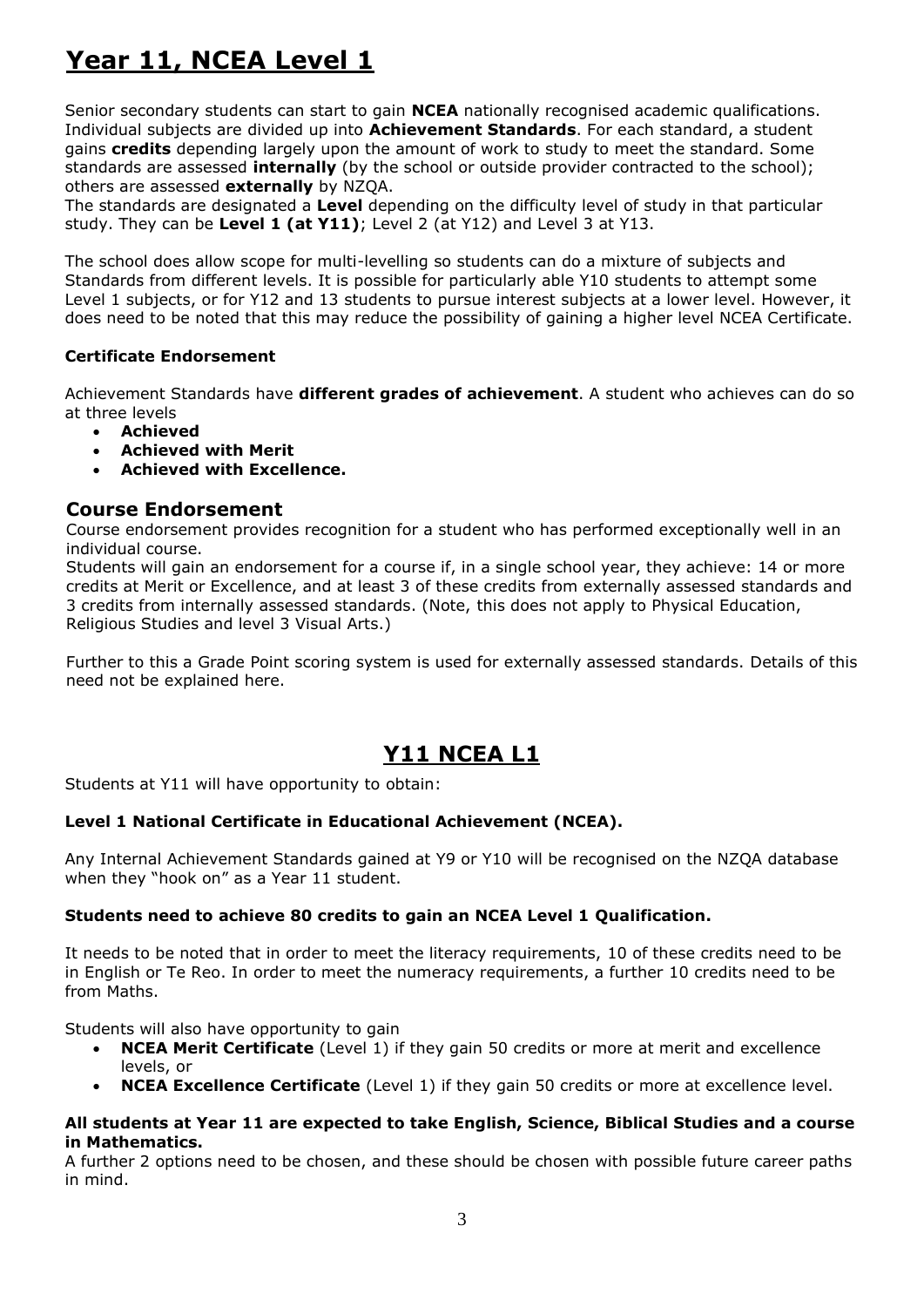# *Core Subjects*

## *All Year 11 students will undertake courses in: Biblical Studies Mathematics English Science*

Details of these courses are given in the following section.

# **Y11 Biblical Studies**

## **Mode of Instruction: Class Based Subject**

Bible is a compulsory area of study at Christian Renewal School. Understanding of God and the Bible is crucial for young people to be successful in life. There is also an expectation that they will then become more effective in communicating the message of the Bible and Christianity to others. Students can complete two 6 credit Achievement Standards.

Topics studied include:

- The Purpose of the Bible
- Major Biblical Themes
- The impact and influence of the Bible in the world.
- Key Beliefs that Christians have.

# **Y11 English- NCEA Level 1**

## **Mode of Instruction: Class Based Subject**

This course is built around the study of quality literature in a Christian context. It is designed to primarily explore ideas and will equip students to respond and communicate effectively in all aspects of written, oral, and visual language. This is a full NCEA course offering both internal and external Achievement Standards, with opportunities for receiving endorsement.

## **Y11 Mathematics for Tertiary- NCEA Level 1**

## **Mode of Instruction: Class Based Subject**

This course is designed to enable students to gain the skills and understandings to achieve NCEA Mathematics at Level 1 as well as continue to prepare a good foundation in mathematical skills and knowledge upon which to build for higher development.

Topics covered may include:

- solving number problems;
- solving measurement problems;
- using trigonometry and Pythagoras to solve problems;
- algebraic methods;
- solving equations and linear programming;
- sketching and interpreting graphs;
- statistical methods and information;
- using probabilities to solve problems.

# **Y11 Science - NCEA Level 1**

## **Mode of Instruction: Class Based Subject**

Science has particular value in preparing to live and work in an increasingly 'high-tech' world. The course is designed to prepare students to achieve Level 1 Science Achievement Standards. This course of study will be useful for students intending to enter L2 and L3 studies in biology, chemistry, physics and physical education.

A knowledge of science is essential for most occupations including automotive, agriculture, hairdressing, cosmetics, farming, IT, architecture, medicine, technicians, engineering and teaching. Opportunity will be given for students to gain credits for Science Achievement Standards. Topics covered will include: Acids and bases, genetics, mechanics, microbes, electricity, metals and their uses. The students also carry out 3 practical assessments assessing their investigative skills.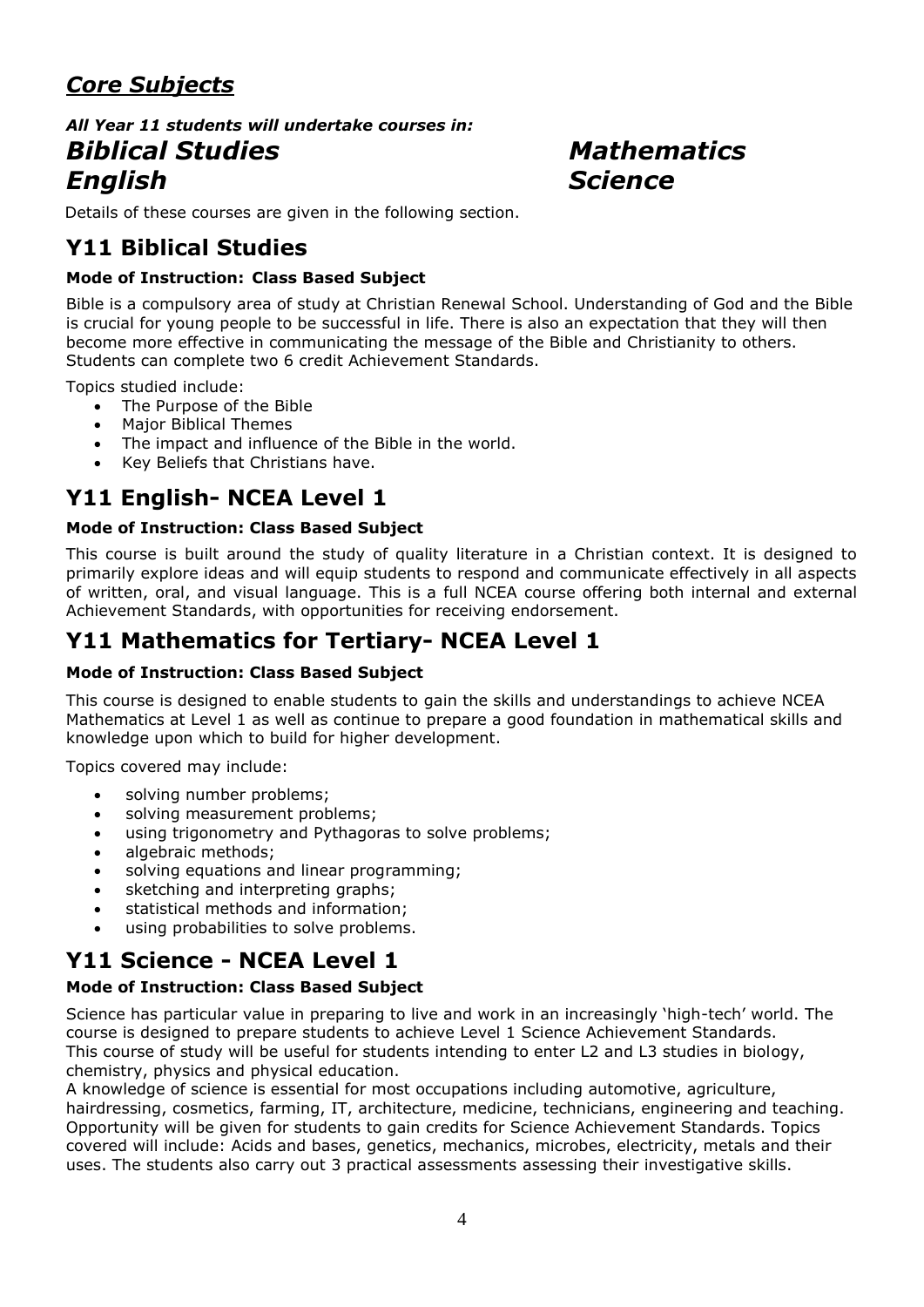# *Options*

There will be two options lines offered at Year 11. Details of courses are given in the section below.

All students will need to **select ONE option from each line.** Then enter these on the return sheet for Options. Note that this determines which subjects you can actually do together. The options lines are as follows:

| <b>Option A</b>           | <b>Option B</b>            |
|---------------------------|----------------------------|
| <b>Physical Education</b> | History                    |
| Music                     | Chinese                    |
| Visual Art                | <b>Physical Science</b>    |
|                           | Another Language (Te Kura) |

# **Y11 Chinese – NCEA Level 1**

## **Mode of Instruction: Class Based Subject**

Not only is Chinese one of the oldest living languages, but it is a major world language, spoken across the globe by billions of people. As the New Zealand population diversifies Chinese is becoming a major language in this country, while remaining highly important for trade and tourism. For some, the history and very look of its written characters is fascinating, while for others it is a chance to stay in touch with their own family background. This subject focuses on both spoken and written modern standard Chinese (Mandarin) which is used throughout China, Singapore and Taiwan. It also explores the culture of Chinese speaking countries and acknowledges the strong Christian heritage of these countries. Currently China has the fastest-growing number of Christian believers in the world.

This course will develop student's listening and speaking skills in modern standard Chinese (Mandarin), plus reading and writing of simplified characters, with Pinyin used mainly as a means of extending the range of language used. Students will consistently hear Mandarin spoken in the classroom and be expected to converse in the language as much as possible. By the end of this course students will be able to hear and understand short passages with good understanding, and to read and recognise around 370 characters and write 220 characters. The Chinese language and its relationship with life and customs in China is highlighted and topics include things such as hobbies and interests, shopping, sport, food and festivals, with students also learning how to communicate the time, direction, seasons and their daily routine.

# **Y11 French - NCEA Level 1**

## **Mode of Instruction: The Correspondence School with possible in school support**

Learning French introduces you not only to a new language, but to a culture and society as well. Languages can bring people together, and French is widely used for communicating in many parts of the world, including our close Pacific neighbour, New Caledonia. People who know French can share in the rich traditions and history of France, a country that continues to fascinate the rest of the world, be it on the rugby field, in the arts or in its culinary reputation. In turn, the ability to speak French can help with travel, business and political interactions around the world.

In this NCEA Level 1 course, there is an emphasis on both written and spoken French. It aims to advance on basic listening, speaking, reading and writing skills, and topics are set to reflect common situations students may encounter.

Details of this course can be found at:

http://www.tekura.school.nz/subjects-and-courses/french/FR1000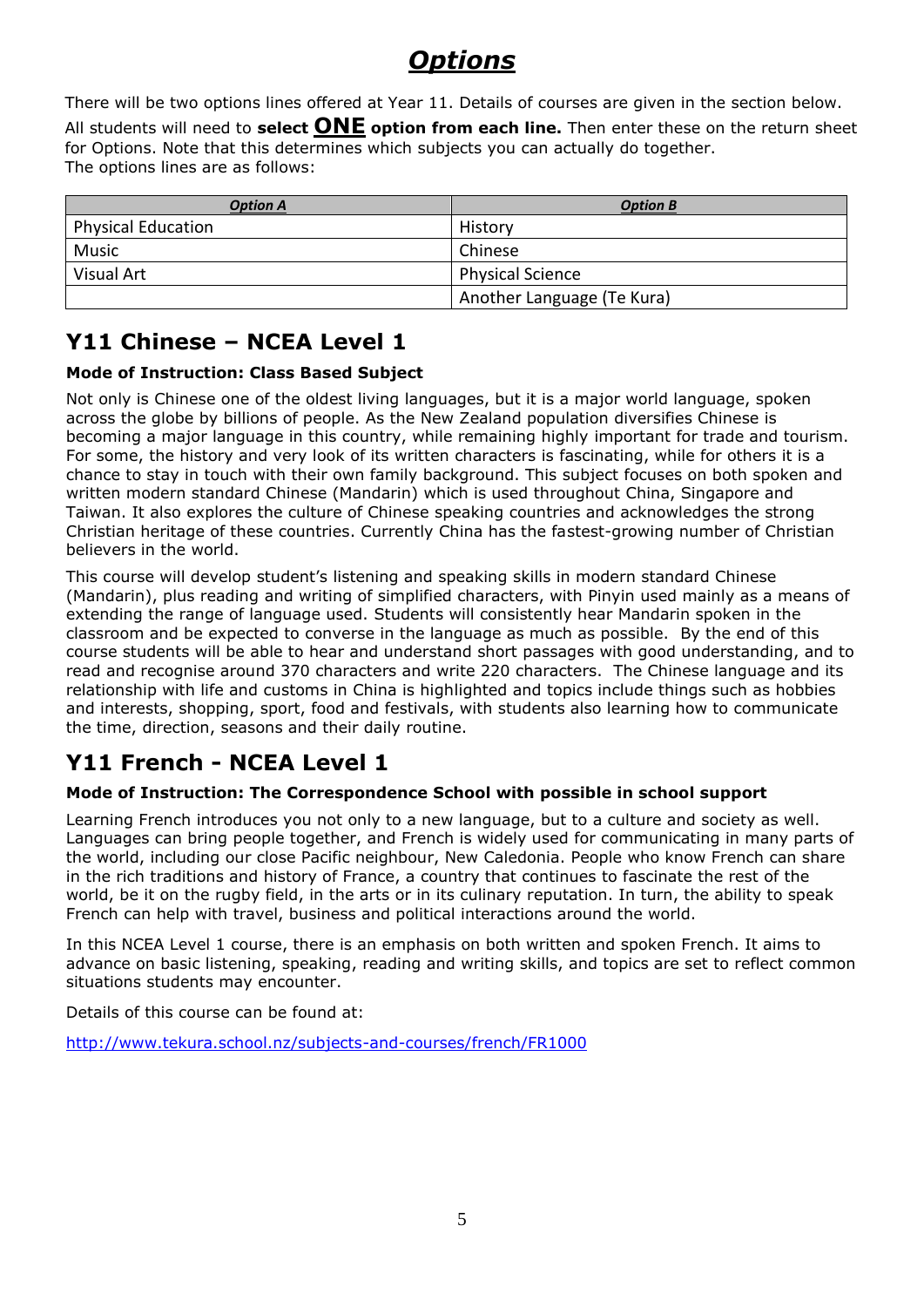# **Y11 History - NCEA Level 1**

## **Mode of Instruction: Class Based Subject**

The units in this course aim to equip students with essential skills in research, analysis of material, critical thinking, academic writing, understanding of different points of view and identification of the causes and consequences of events. These skills are not only essential for tertiary study,but are invaluable in the workplace.

The focus of the curriculum is events of significance to New Zealand. Some which have been studied to date are the Work and Impact of the Early Christian Missionaries, the Northern War, Votes for Women, the Maori Battalion and the Battle of Crete, the Maori Protest Movement in the Second Half of the Twentieth Century and the Signing of the Treaty of Waitangi. This subject has a pleasing success rate amongst both more academic and less academic students. There are a maximum of 12 credits on offer through internal assessments and 12 through the external exams.

# **Y11 Music - NCEA Level 1**

## **Mode of Instruction: Class Based Subject**

Music is for everyone – the idea of being "unmusical" is a concept found only in Western musical traditions. Music is a universal language used by all humans, from all cultures.

In the Level 1 music programme, students will gain skills and knowledge in a range of musical disciplines, including composition, performance, analysis and recording music using technology.

In all levels of the music programme students have the opportunity to work with industry-standard notation software, recording software and to receive comprehensive musical ear training. Students will develop musical literacy and competence by working through a range of NCEA level 1 achievement and unit standards as part of music within the sound arts.

## **Y11 Physical Education - NCEA Level 1**

## **Mode of Instruction: Class Based Subject**

In year 11 Physical Education students will learn about and demonstrate a range of life skills. They will develop their attitudes, beliefs and values around self-identity, relationships, and wellbeing. They will directly learn to develop interpersonal skills, outdoor skills, and sporting skills. Finally, they will learn about how the body functions and how it relates to learning physical skills. In this unit we look at anatomy, biomechanics, and physiology. Activities throughout the year usually include: soccer, basketball, netball, tramping, and a range of other sports as selected by the class.

All achievement standards relate directly to participation in physical activity and will be assessed during the year internally. The structure of PE in level 1 involves participating in Physical Activities and using written reflection to show understanding of the practical skills they demonstrated. There will be costs involved during this Term and parents will be informed what those will be. The main cost will be the outdoor trip that we do.

# **Y11 Physical Science - NCEA Level 1**

#### **Mode of Instruction: Class Based Subject**

The Year 11 Physical Science course is designed to better prepare students pursuing the Sciences - Biology, Chemistry and Physics at Y12 and Y13. Students will learn subject material that is not covered in Year 11 Science that will be helpful in improving understanding and achievement at Year 12.

Topics will include a selection from micro-organisms, flowering plants, carbon chemistry, chemical reactions, electricity and magnetism and waves. Selections will be based on student need and passions. Practical investigations will also be a part of this course along with practical assessments assessing their investigative skills.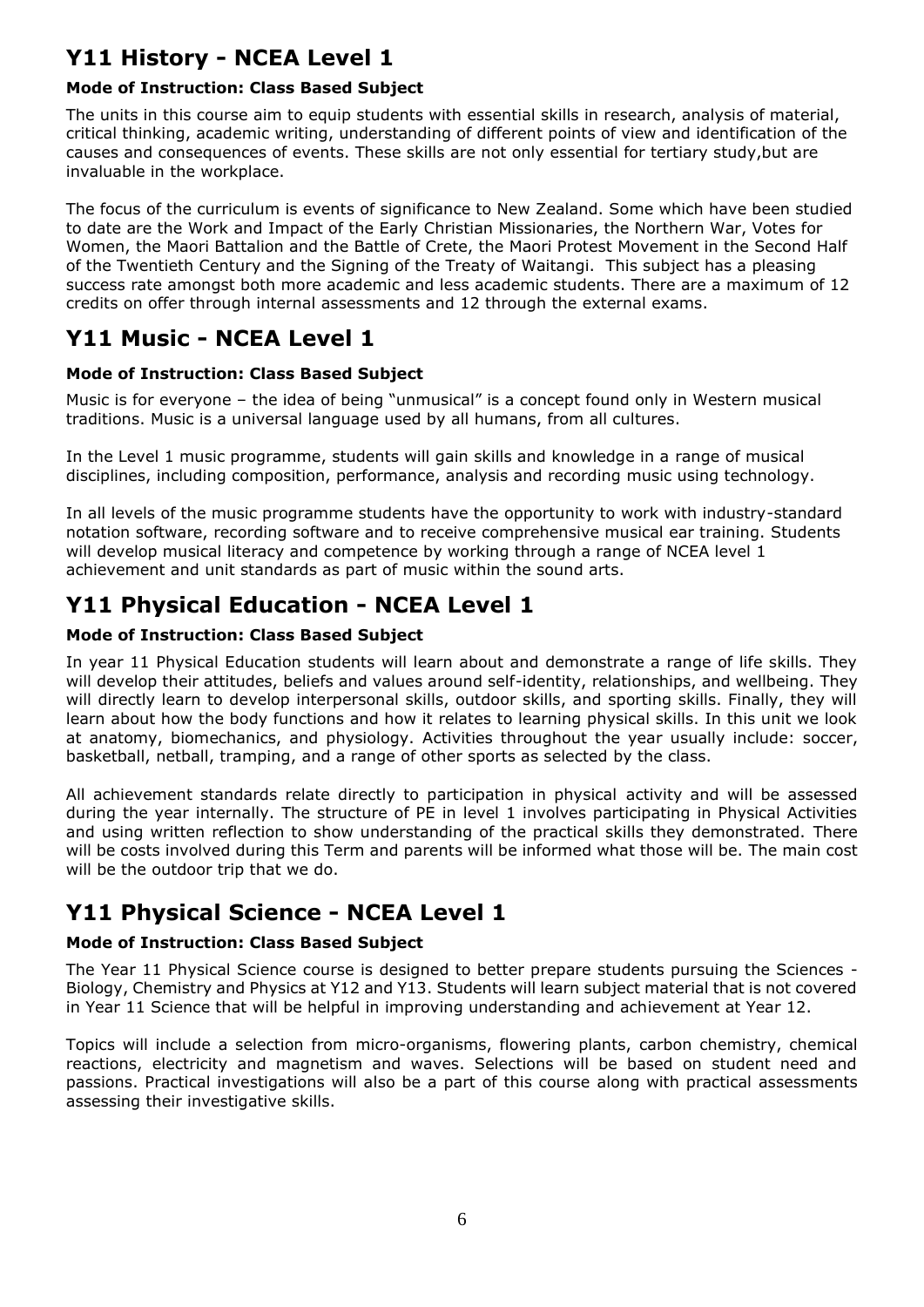# **Y11 Visual Arts – NCEA Level 1**

## **Mode of Instruction: The Correspondence School supported learning**

Visual art is a creative subject that will provide you with an opportunity to develop your art knowledge and skills. You will create artworks while learning about the work of various artists and the cultural and social contexts that their artworks reflect. You can study visual arts to gain qualifications or just for general interest.

This is the first of the senior art courses for students who want qualifications in visual art. It covers drawing, painting and printmaking. It includes: drawing using wet and dry media, lino printing, researching New Zealand artists from Maori, Polynesian and European traditions and developing a body of work using a chosen theme/style for a folio. You will have the opportunity to prepare for three internally assessed achievement standards and the externally assessed folio.

Details of this course can be found at: <http://www.tekura.school.nz/subjects-and-courses/art/AR1000>

# **Y11 Other Te Kura Subject - NCEA Level 1**

## **Mode of Instruction: The Correspondence School**

Other subjects may be taken through Te Kura by students who have proven ability to work on their own.

Not all subjects on the Te Kura website are deemed suitable for study at CRS. Students should check with Mr Harris whether it is possible to do a subject that they are interested in. Parents and students should remember that a class-based subject has many advantages over studying a subject on your own

For course information, go to:

<http://www.tekura.school.nz/subjects-and-courses/>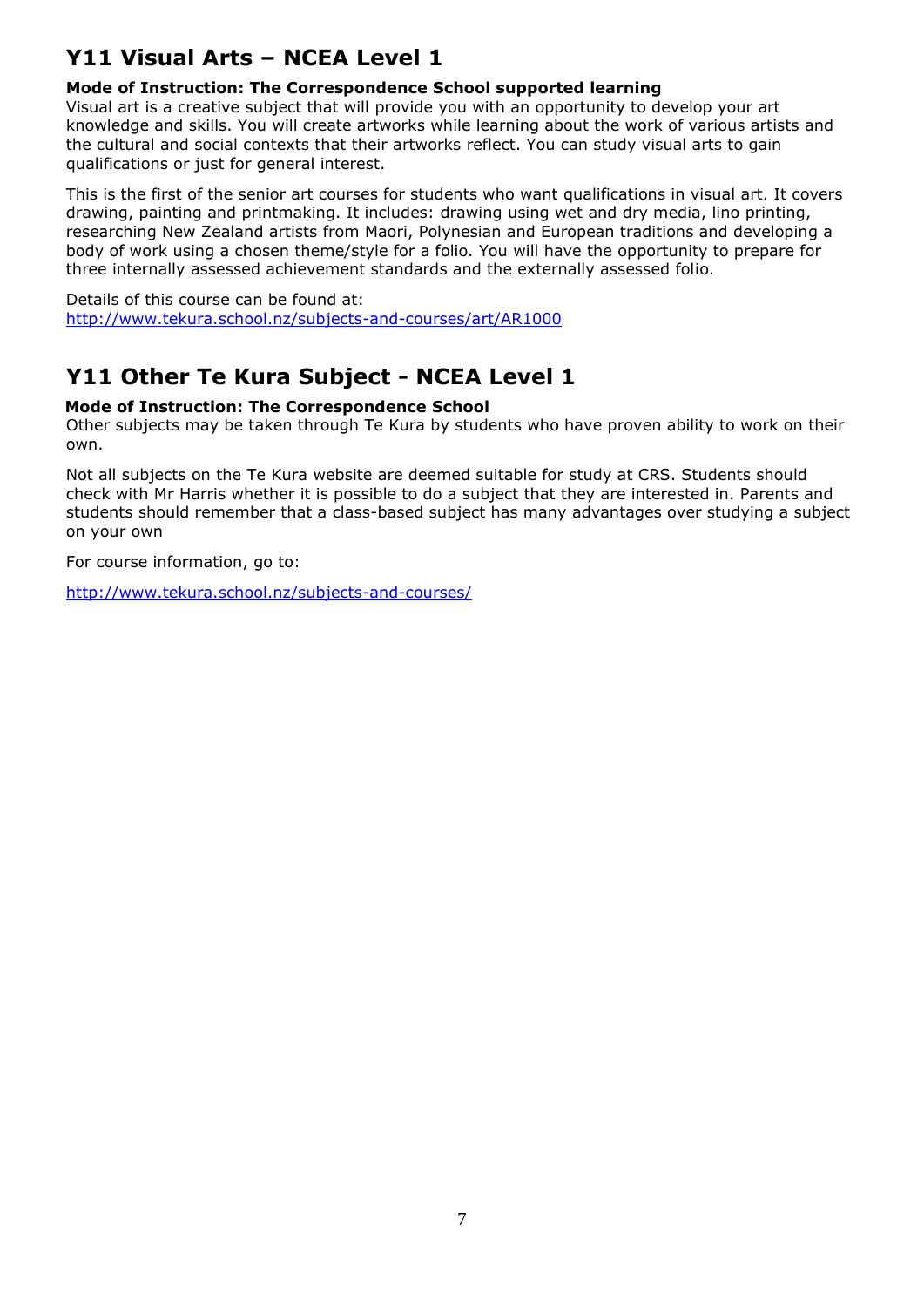| <b>Student Subject Pathways</b>   |                         |                         |                           |                              |                              |
|-----------------------------------|-------------------------|-------------------------|---------------------------|------------------------------|------------------------------|
| <b>Class-Based</b>                |                         |                         |                           |                              |                              |
| Subject                           | Year 9                  | Year 10                 | Year 11                   | Year 12                      | Year 13                      |
| <b>Biblical Studies</b>           | <b>Biblical Studies</b> | <b>Biblical Studies</b> | <b>Biblical Studies</b>   | <b>Biblical Studies</b>      | <b>Biblical Studies</b>      |
|                                   |                         |                         | <b>Christian Studies</b>  | <b>Christian Studies</b>     |                              |
| <b>The Arts</b>                   | <b>Visual Art</b>       | <b>Visual Art (TK)</b>  | <b>Visual Art (TK)</b>    | <b>Visual Art Paint (TK)</b> | <b>Visual Art Paint (TK)</b> |
| <b>NOTE:</b>                      | <b>Performance Arts</b> | <b>Performance Arts</b> | <b>Performance Arts</b>   | <b>Performance Arts</b>      |                              |
| Visual Art with (TK) will         |                         |                         | <b>Drama</b>              | <b>Drama</b>                 |                              |
| have in-class support             |                         |                         | <b>Visual Design</b>      | <b>Visual Design</b>         |                              |
|                                   | <b>Music</b>            | <b>Music</b>            | L1 Music                  | L <sub>2</sub> Music         | L3 Music                     |
| <b>English</b>                    | <b>English</b>          | English                 | <b>English</b>            | <b>English</b>               | English                      |
| <b>Health and PE</b>              | <b>Health and PE</b>    | <b>Health and PE</b>    | <b>Physical Education</b> | <b>Physical Education</b>    | <b>Physical Education</b>    |
| <b>Languages</b>                  | Te Reo                  | Te Reo (TK)             | Te Reo (TK)               | Te Reo (TK)                  | Te Reo (TK)                  |
| <b>NOTE:</b>                      | Chinese                 | Chinese                 | Chinese                   | Chinese                      | Chinese                      |
| Those Languages with (TK)         | French                  | French (TK)             | French (TK)               | French (TK)                  | French (TK)                  |
| will have in-class support        | German (TK)             | German (TK)             | German (TK)               | German (TK)                  | German (TK)                  |
|                                   | Spanish (TK)            | Spanish (TK)            | Spanish (TK)              | Spanish (TK)                 | Spanish (TK)                 |
|                                   | Japanese (TK)           | Japanese (TK)           | Japanese (TK)             | Japanese (TK)                | Japanese (TK)                |
| <b>Mathematics and Statistics</b> | <b>Mathematics</b>      | <b>Mathematics</b>      | <b>Mathematics</b>        | <b>Mathematics</b>           | <b>Mathematics</b>           |
| <b>Sciences</b>                   | Science                 | Science                 | Science                   | Biology                      | <b>Biology</b>               |
|                                   |                         |                         |                           | Chemistry                    | Chemistry                    |
|                                   |                         |                         |                           | Physics                      | Physics                      |
| <b>Social Sciences</b>            | <b>Social Studies</b>   | <b>Social Studies</b>   | <b>History</b>            | History                      | History                      |
|                                   |                         |                         |                           | Sustainability               | Sustainability               |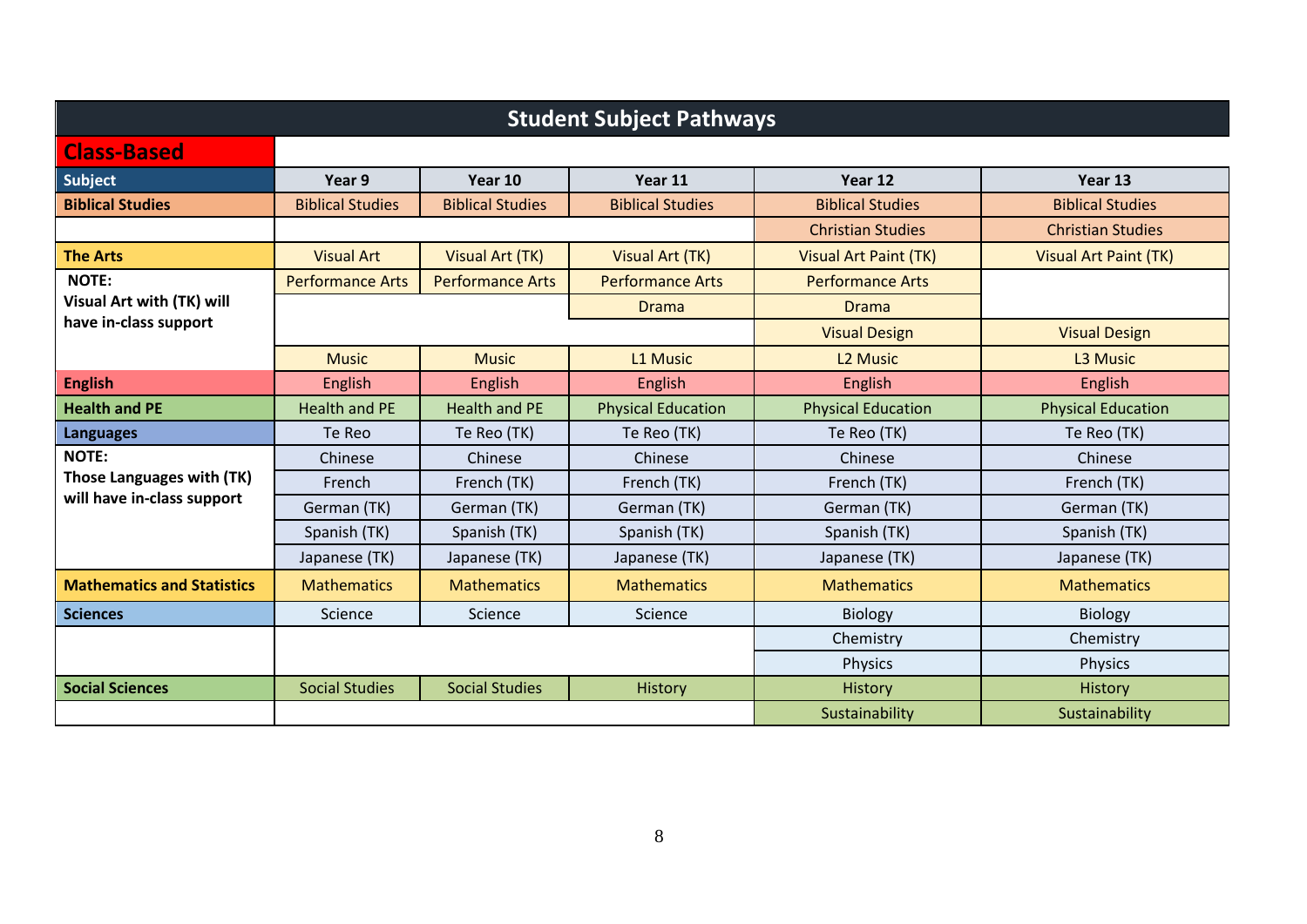| <b>Te Kura Courses</b>            |                           |                          |                                   |                                   |
|-----------------------------------|---------------------------|--------------------------|-----------------------------------|-----------------------------------|
| Subject                           | Year 10                   | Year 11                  | Year 12                           | Year 13                           |
|                                   | <b>Level 5 Curriculum</b> | Level 1                  | Level 2                           | Level 3                           |
| <b>Business Studies</b>           |                           | <b>Business Studies</b>  | <b>Business Studies</b>           |                                   |
| <b>Commerce Studies</b>           |                           | <b>Commerce Studies</b>  | <b>Commerce Studies</b>           |                                   |
| <b>Digital Technology</b>         | Digital Technology        | Digital Technology       | Digital Technology                | Digital Technology                |
| <b>Economics</b>                  |                           | Economics                | Economics                         | Economics                         |
| <b>Media Studies</b>              |                           | <b>Media Studies</b>     | <b>Media Studies</b>              | Media Studies                     |
| <b>Primary Production</b>         | Primary<br>Production     | Agriculture/Horticulture | Agriculture/Horticulture          | Agriculture/Horticulture          |
| <b>Star/Gateway</b>               |                           |                          | <b>Level 2</b>                    | Level 3                           |
| <b>Art Academy</b>                |                           |                          | Art Academy                       | Art Academy                       |
| <b>Automotive</b>                 |                           |                          | Automotive                        | Automotive                        |
| Construction                      |                           |                          | Construction                      | Construction                      |
| <b>Computing</b>                  |                           |                          | <b>Computer Studies</b>           | <b>Computer Studies</b>           |
| Cookery                           |                           |                          | Cookery Academy                   | Cookery Academy                   |
| <b>Customer Services</b>          |                           |                          | <b>Customer Services</b>          | <b>Advanced Customer Services</b> |
| <b>Digital Art and Design</b>     |                           |                          |                                   | Digital Art and Design            |
| <b>Early Childhood</b>            |                           |                          | <b>ECE</b>                        | ECE                               |
| <b>Employment Skills</b>          |                           |                          | <b>Employment Skills</b>          |                                   |
| <b>Equine</b>                     |                           |                          | Equine                            | Equine                            |
| <b>Graphic Fashion and Design</b> |                           |                          | <b>Graphic Fashion and Design</b> | <b>Graphic Fashion and Design</b> |
| <b>Hair and Beauty</b>            |                           |                          | Hair and Beauty                   | Hair and Beauty                   |
| <b>Health</b>                     |                           |                          | <b>Health Academy</b>             | Health Academy                    |
| <b>Hospitality</b>                |                           |                          | Hospitality                       | Hospitality                       |
| <b>Life Skills</b>                |                           |                          | Life Skills                       |                                   |
| <b>Retail Services</b>            |                           |                          | Retail                            | Retail                            |
| <b>Workplace Skills</b>           |                           |                          | <b>Workplace Skills</b>           | <b>Workplace Skills</b>           |